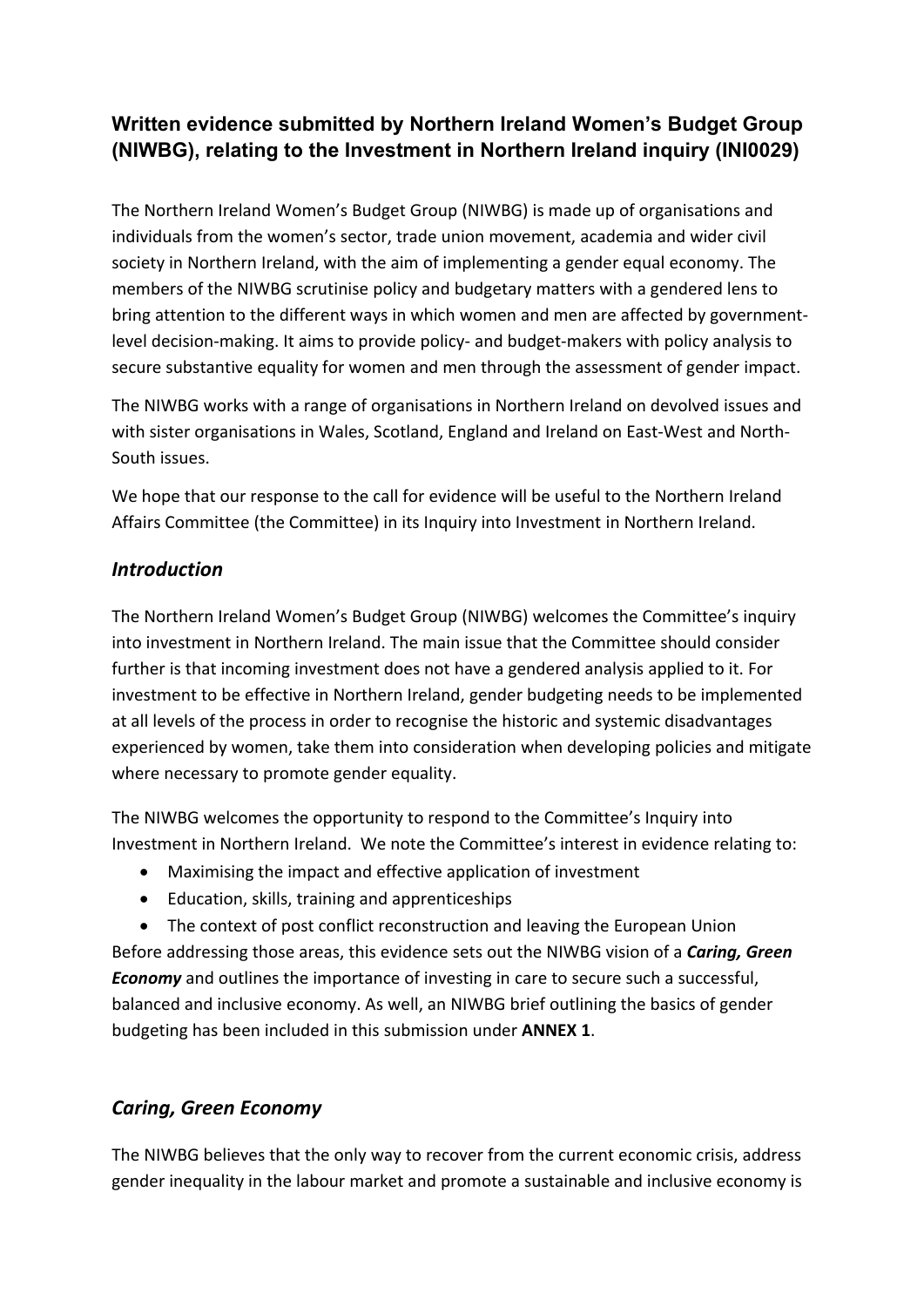to implement a caring, green economy as outlined in the Commission on a Gender-Equal Economy's (the Commission) report, *Creating a Caring Economy: A Call to Action<sup>1</sup>* .

Paid and unpaid carers are a crucial part of the economy  $-$  a 2015<sup>2</sup> report conducted by Carers UK and the University of Sheffield found that unpaid carers in Northern Ireland save the government £4.6 billion a year, or the cost of a second NHS. Additional investment in the entire care sector would both raise revenue and create jobs. The UKWBG found that a 2% investment of UK GDP in the care sector would create 1.5 million jobs, twice the amount that the same investment in the construction sector would produce, producing millions in tax revenue.

The investment in free, universal childcare would not only remove a significant barrier to women's participation in the labour market in Northern Ireland, but it can help raise revenue as well. In a UK Women's Budget Group (UKWBG) report to HM Treasury, their research found that free, universal childcare would create more jobs and as a result, generate additional tax revenue<sup>3</sup>. Furthermore, it would alleviate the responsibility of childcare on mothers and would allow those who left the labour market for childcare reasons to return to the paid economy.

Northern Ireland must also play its part in achieving the 17 UN Sustainable Development Goals (SDGs) by 2030. In order to meet the targets, such as Good Health and Well-being (SDG3) and Gender Equality (SDG5), increasing investment in employment in low-carbon sectors like care is necessary. De Henau and Himmelweit outlined how an investment in care is three times less polluting per job than the same investment in construction<sup>4</sup>. As well, greater investment and valuation of care would help improve the precarious nature of the sector, making it a more attractive and secure career that would draw both women/girls and men/boys.

The Commission's report provides eight steps to securing a caring, green economy:

- 1. Re-envision what we mean by 'the economy' The pandemic demonstrated how central care, both paid and unpaid, is to our economy. We need to reassess the economic value of care to reflect its importance to the maintenance of the economy.
- 2. Invest in social and physical infrastructure It is crucial that investment social and physical infrastructure is cognizant of diverse needs, and promotes equality and sustainability.

[\(https://wbg.org.uk/wpcontent/uploads/2020/10/WBG-Report-v10.pdf\)](https://wbg.org.uk/wp%02content/uploads/2020/10/WBG-Report-v10.pdf)

<sup>1</sup> Commission on a Gender Equal Economy (2020). *Creating a caring economy: a call to action*.

<sup>2</sup> Buckner, L. and Yeandle, S. (2015). *Valuing Carers 2015: The rising value of carers' support*. ([file:///C:/Users/hkerr/Downloads/cuk](file:///C://Users/hkerr/Downloads/cuk-valuing-carers-2015-web%20(2).pdf)[valuing-carers-2015-web%20\(2\).pdf](file:///C://Users/hkerr/Downloads/cuk-valuing-carers-2015-web%20(2).pdf))

<sup>3</sup> Women's Budget Group (WBG) (2020). *Budget representation to HM Treasury: invest in social infrastructure*. [\(WBGBudget-2020-](https://wbg.org.uk/wp-content/uploads/2020/01/WBG-Budget-2020-FINAL.pdf) [FINAL.pdf\)](https://wbg.org.uk/wp-content/uploads/2020/01/WBG-Budget-2020-FINAL.pdf)

<sup>4</sup> Himmelweit, S. and J. De Henau (2020). *A Care-led recovery from coronavirus*. ([Care-led-recovery-final.pdf](https://wbg.org.uk/wp-content/uploads/2020/06/Care-led-recovery-final.pdf) [\(wbg.org.uk\)](https://wbg.org.uk/wp-content/uploads/2020/06/Care-led-recovery-final.pdf))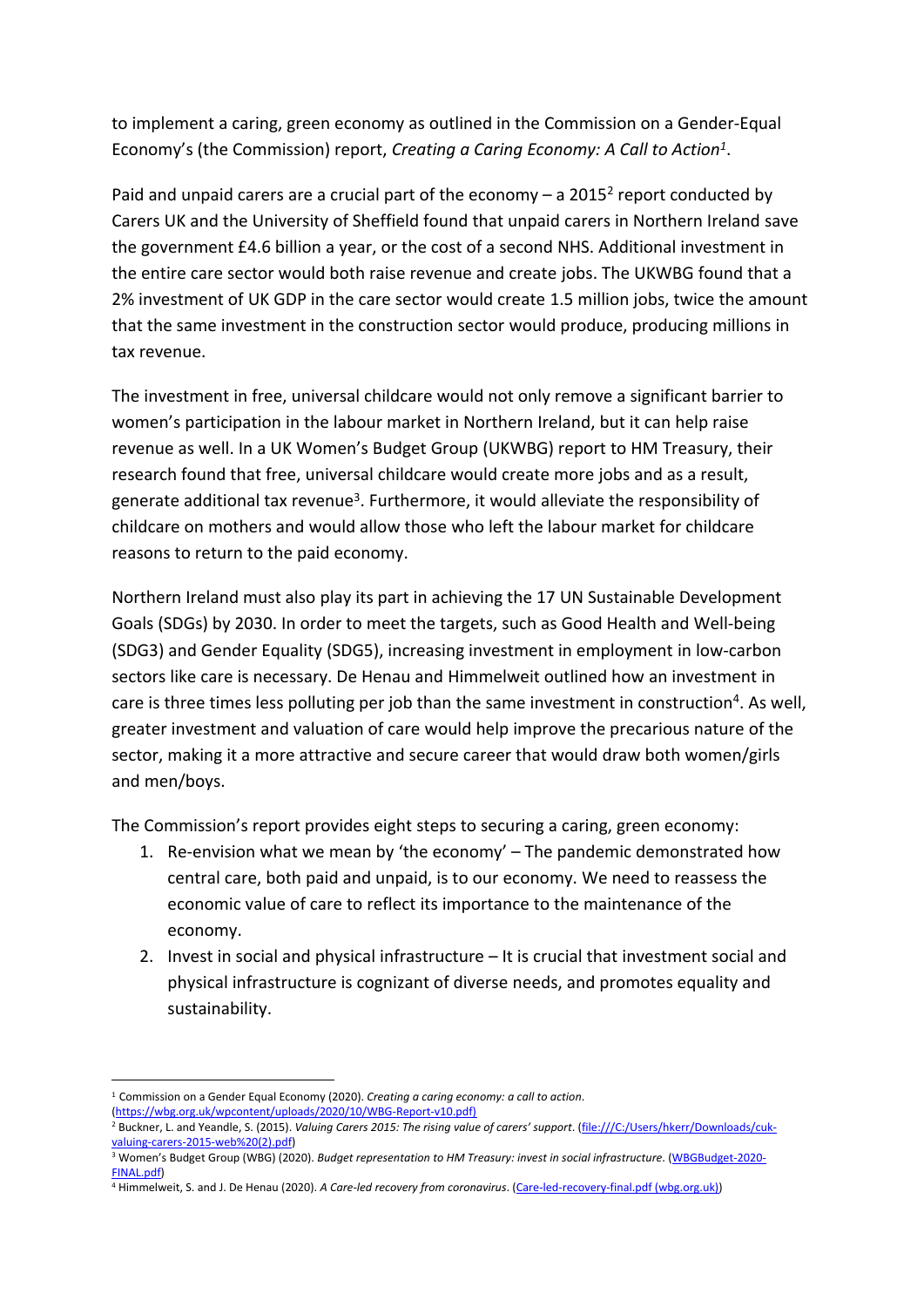- 3. Transform the worlds of paid and unpaid work –The NIWBG would contend that 'better jobs' does not only mean jobs in STEM, but rather fixing the aspects that make certain jobs worse, such as precarity and low-pay. This would help correct gender inequalities in the labour market and gender imbalances the sharing of paid and unpaid work.
- 4. Invest in a caring social security system which is based on dignity and autonomy This step must be addressed to alleviate pressure on paid and unpaid carers and mitigate an impending care crisis.
- 5. Transform the tax systems across the UK While this step lies outside the remit of devolved powers, the NIWBG would advocate for progressive tax reform at the Westminster level to produce revenue to be invested in a stronger social security system as well as in social and physical infrastructure.
- 6. Refocus the overall fiscal and monetary policy framework to build a caring economy – The NIWBG would advocate for fiscal and monetary policy at the Westminster level that promotes gender equality, well-being and sustainability.
- 7. Work to develop a global trade system that is socially and environmentally sustainable – The NIWBG wants to ensure that post-Brexit trade does not cause a degradation of human rights, environmental and labour standards. Ensuring that public services are excluded from trade and investment deals is also crucial to securing a caring, green economy in Northern Ireland.
- 8. Work to transform the international economic and financial system It is necessary that caring, green economies are adopted worldwide to achieve significant change regarding equality and sustainability.

The recommendations from the Commission's report are echoed in the content of the Women's Policy Group's Feminist Recovery Plan<sup>5</sup>, which was fully updated and relaunched in July 2021. The NIWBG believes it is crucial that the content of the Commission's report and the Feminist Recovery Plan inform the Committee's inquiry into investment in Northern Ireland.

## *Investing in Care*

Care is one of *the* most essential sectors of our economy – though undervalued long before the pandemic, the halting of paid and unpaid caring services due to the pandemic brought the economy to a stop in March 2020.

The paid care sector is generally low-paid, part-time, precarious work. Women disproportionately work in the care sector and/or deliver unpaid care in the home, which

<sup>5</sup> Women's Policy Group (WPG) (2021). *NI COVID-19 Feminist Recovery Plan: Relaunch – One Year On* ([WPG-COVID-19-Feminist-Recovery-](https://wrda.net/wp-content/uploads/2021/07/WPG-COVID-19-Feminist-Recovery-Plan-Relaunch-One-Year-On.pdf)[Plan-Relaunch-One-Year-On.pdf](https://wrda.net/wp-content/uploads/2021/07/WPG-COVID-19-Feminist-Recovery-Plan-Relaunch-One-Year-On.pdf) [\(wrda.net\)](https://wrda.net/wp-content/uploads/2021/07/WPG-COVID-19-Feminist-Recovery-Plan-Relaunch-One-Year-On.pdf))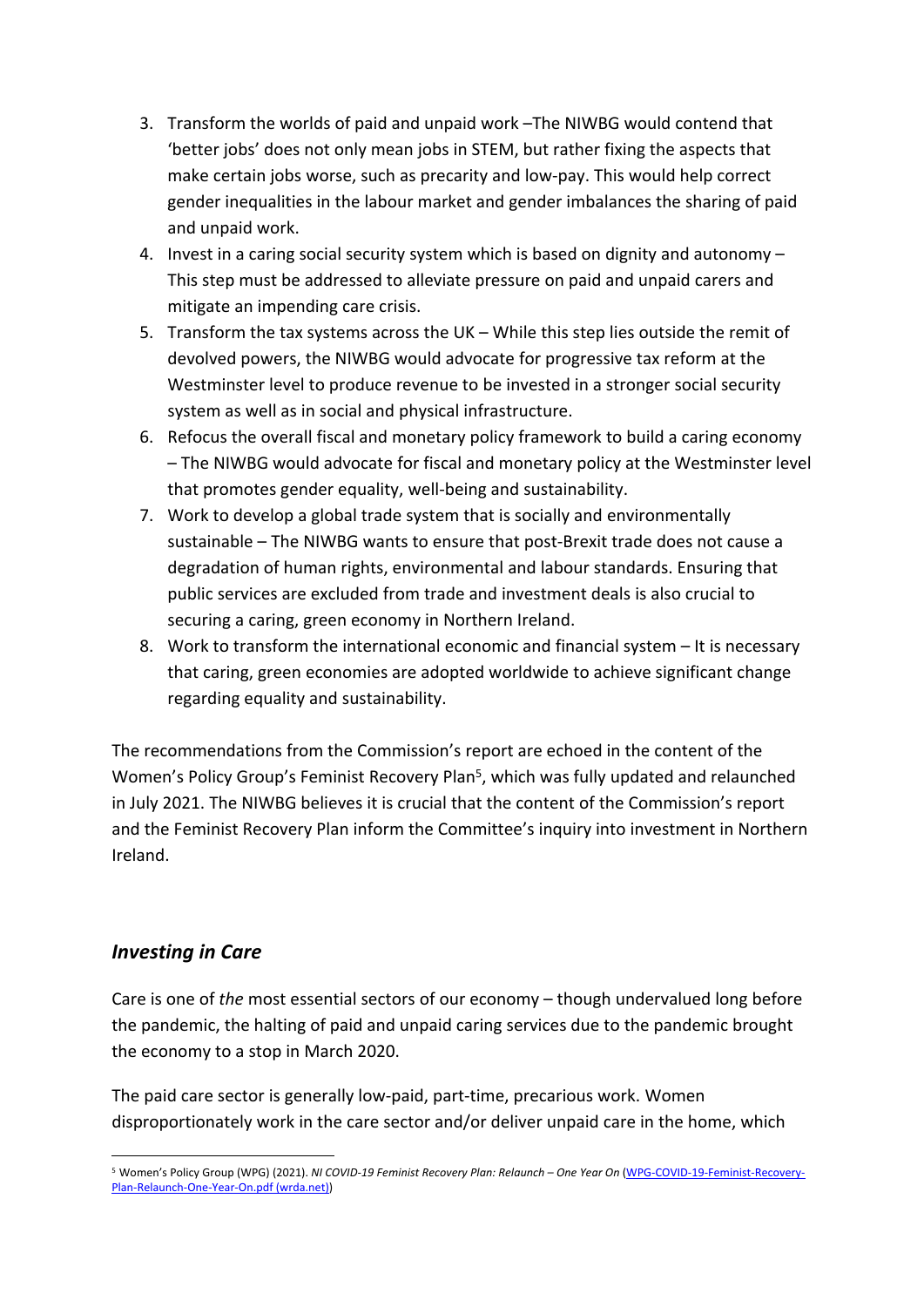contributes to many women's inability to access Statutory Sick Pay or proper employment contracts<sup>6</sup>. The unpaid care sector, due to lack of proper support, negatively impacts on the carers' ability to do paid work and can be an emotional burden on the carer<sup>7</sup>. The pandemic has only exacerbated these pre-existing conditions.

We would argue that, while skills and careers in STEM are important and deserving of investment, there should be just as big a focus on skills associated with care for this very reason. Care cannot be automated, and to properly prepare for the impending skills crisis in care, investment needs to be aimed at increasing development in skills associated with care. The NIWBG recommends that career pathways and pay progression are put in place for lowpaid, precarious work like care, and that funding is increased for apprenticeships that are considered highly skilled yet require low-level qualifications, such as social care apprenticeships.

Without proper childcare provisions, many women will not be able to participate in skills attainment, upskilling, and/or reskilling schemes. Investment in childcare and early years development would ensure that women would not miss the opportunity to develop their skills due to the lack of accessible and affordable childcare, as this is already a barrier to women's education and employment.

# *'Better' Jobs*

The NIWBG acknowledges the severe gender imbalance within STEM education and employment and appreciates investment aimed to tackle gender inequality within those sectors. However, moving more women into STEM careers as a solution to precarious, lowpaid work is a partial, short-term solution to a larger issue that needs to be addressed.

While it is important to correct gender imbalances in STEM, pushing all women into those sectors is not a viable solution as:

- It does not address the barriers that keep women from entering those careers, ranging from gender stereotypes to availability of affordable childcare to digital poverty, particularly in rural areas.
- Not all women, men and gender minorities will want to enter STEM careers.
- Before improvement of digital literacy can begin, digital accessibility must be made widely available.

<sup>6</sup> Ibid.

<sup>7</sup> Ibid.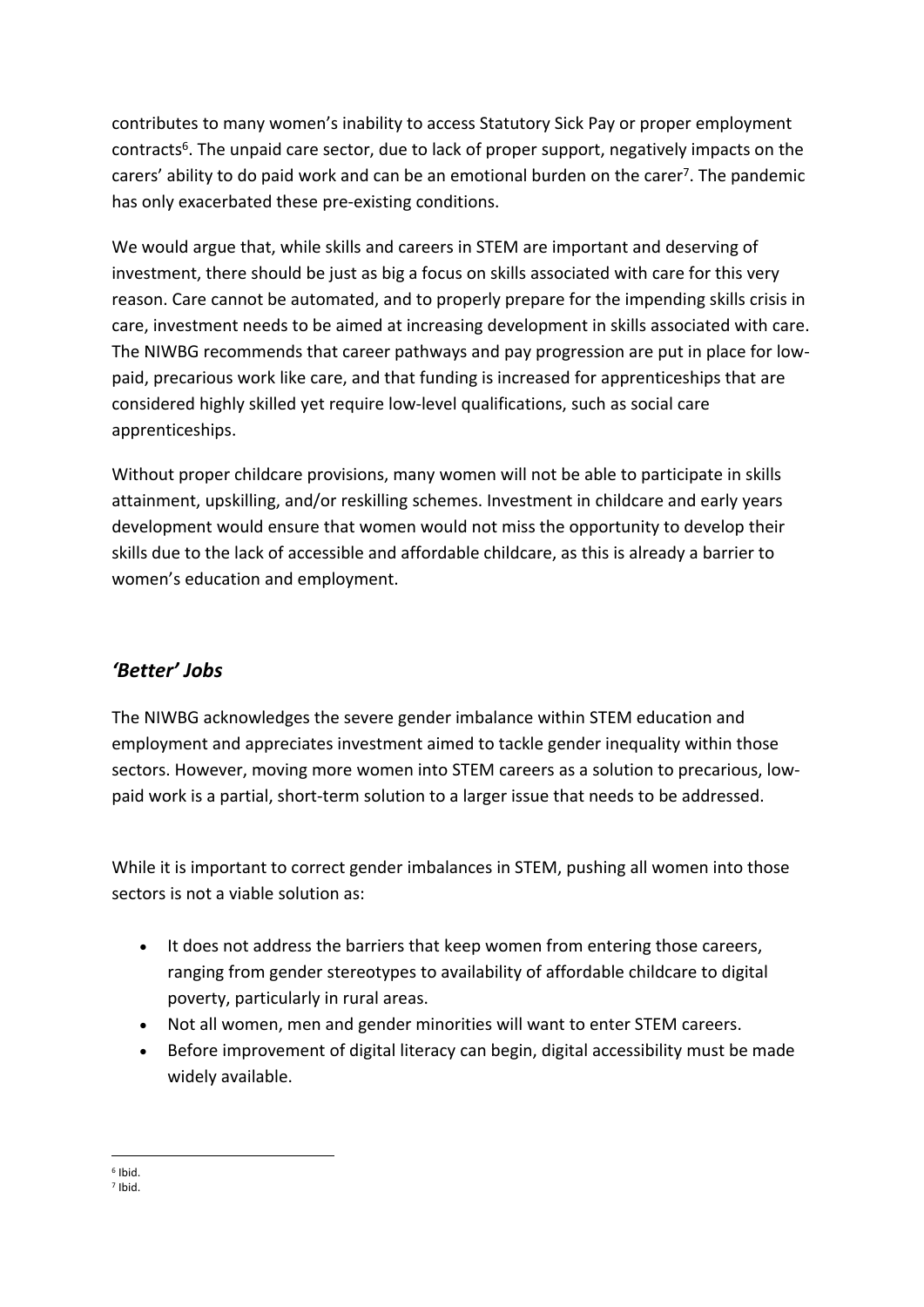If the standard of other sectors such as care, hospitality, and the public sector worsens due to lack of investment, it will not make for an attractive, diverse society for current and potential investors.

The NIWBG agrees that development of digital skills is important for any sector, especially as our society moves towards a greater reliance on technology. However, there is disproportionate attention given to STEM skills and sectors in potential investment opportunities like City Deals. This is particularly an issue for a sector like social care, which is an essential part of the economy, despite being precarious and low-paid. Any incoming investment should focus not only on high-earning, low-precarity STEM sectors, but in improving sectors that are precarious and low-paid. It should not only be focused on moving people into 'better jobs,' but also making 'worse jobs,' better.

# *Maximising the Impact and Effective Application of Investment*

At the 4<sup>th</sup> World Conference on Women in Beijing in 1995, governments made a commitment to investment in women's economic empowerment.

UK progress on this is examined, *inter alia*, under the Convention on the Elimination of All Forms of Discrimination (CEDAW). The latest assessment of progress<sup>8</sup> by the CEDAW Committee finds that a number of the Committee's most recent recommendations have only partially been met and that a recommendation on the impact of Brexit on women has not been implemented.

Government also has committed in the SDGs to securing gender equality. This will require investment in both social and physical infrastructure, as recommended in the Commission's *Creating a Caring Economy* report.

In meeting its Section 75 requirements, the NIWBG would urge that gendered analyses and impact assessments are applied to any incoming investment in Northern Ireland. The use of gender budgeting tools, including analysis and assessment, can assist in identifying systemic gender inequalities and direct investment to supporting the development of budgets and policies that promote gender equality. The gendered impacts of spending and revenue raising decisions should be taken into account and the application of investment should encourage the use of mechanisms to bring about gender equality. Women's intersecting identities will also be included in this analysis and these areas of equality will therefore be promoted as well.

A scoping study (2013)<sup>9</sup> commissioned by the Equality Commission considers how gender budgeting tools can be used in meeting Section 75 requirements and how the international

<sup>8</sup> Chalal, L. (25 November 2021). *Louiza Chalal, Rapporteur, assessment of progress on CEDAW, 25 November 2021* [Letter]. [\(https://tbinternet.ohchr.org/Treaties/CEDAW/Shared%20Documents/GBR/INT\\_CEDAW\\_FUD\\_GBR\\_47245\\_E.doc\)](https://tbinternet.ohchr.org/Treaties/CEDAW/Shared%20Documents/GBR/INT_CEDAW_FUD_GBR_47245_E.doc)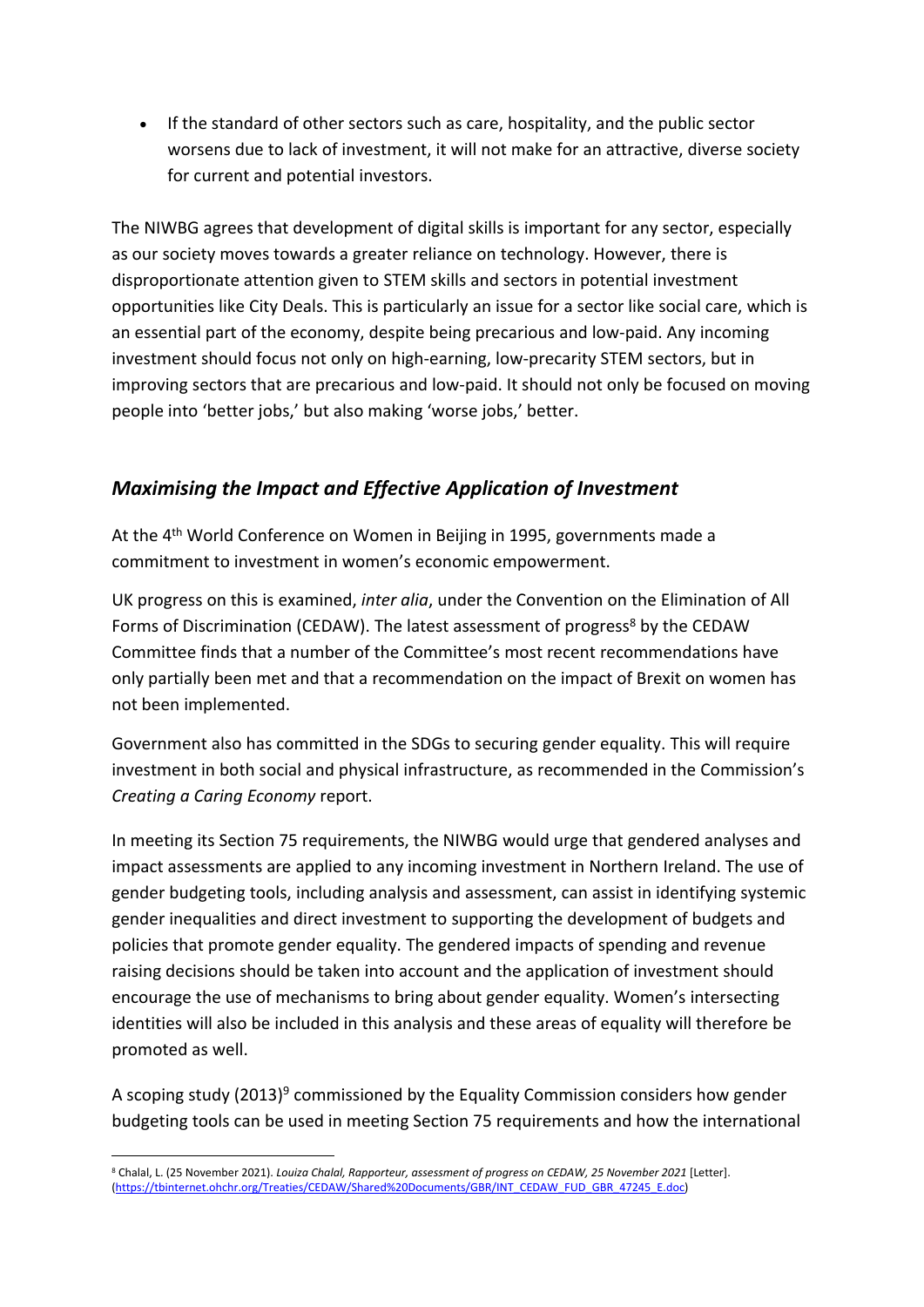models have useful application in Northern Ireland. Quinn concludes that applying impact assessment processes to mainstream gender equality is '…a worthwhile enterprise, both in terms of the recognised demand for a deeper application of the Section 75 duties to the budget process but also in terms of the wealth of methodologies associated with gender responsive budgeting which are adaptable to the Northern Ireland context' and 'vital [at] all levels of government … as a means of fulfilling Section 75 duties.'

EU money was proofed for equality, including gender equality, and meeting Section 75 obligations will require consideration of equality in delivery of the Sustainable Prosperity Fund.

Recent reviews, including by OECD and NIAO, as well as the Inquiry into RHI have led to opportunities in civil service reform and review of budgeting processes to ensure that public policy and spending are gender responsive.

We recommend that gender budgeting expertise be incorporated into any incoming investment to Northern Ireland in order to ensure that gender inequalities are not impacted. The NIWBG believes that gender budgeting is crucial to promoting gender equality and securing a caring, green economy.

We note that there is much good practice to be built on in Northern Ireland. We would recommend that public authorities, in meeting their Section 75 requirements and recognising that these obligations remain with the public authority in the delivery of investment<sup>10</sup>, ensure that procurement practice and contracting have equality as the subject matter of the contract and consider equality throughout the decision-making process<sup>11</sup>. In this way, contractors can maximise the equality impact of their investment.

## *Education, Skills, Training and Apprenticeships*

Based on a working paper published by the Ulster University research team consisting of Prof. Ann Marie Gray, Prof. Joan Ballantine and Dr. Michelle Rouse, the Skills Barometer, which informed the Department for the Economy's Skills Strategy<sup>12</sup> only considers economic value in terms of productivity and may assign lesser economic value to skills associated with social care. This could lead investment away from the care sector.

<sup>9</sup> Sheila Quinn (2013). *Equality Responsive Budgeting* [\(Equality](https://www.equalityni.org/ECNI/media/ECNI/Publications/Employers%20and%20Service%20Providers/Equalityresponsivebugeting2013.pdf?ext=.pdf) [Responsive](https://www.equalityni.org/ECNI/media/ECNI/Publications/Employers%20and%20Service%20Providers/Equalityresponsivebugeting2013.pdf?ext=.pdf) [Budgeting](https://www.equalityni.org/ECNI/media/ECNI/Publications/Employers%20and%20Service%20Providers/Equalityresponsivebugeting2013.pdf?ext=.pdf) [\(equalityni.org\)](https://www.equalityni.org/ECNI/media/ECNI/Publications/Employers%20and%20Service%20Providers/Equalityresponsivebugeting2013.pdf?ext=.pdf))

<sup>10</sup> Equality Commission for Northern Ireland (ECNI) and The Central Procurement Directorate (2008). *Equality of Opportunity and Sustainable Development in Public Sector Procurement* [\(ECNI](https://www.equalityni.org/ECNI/media/ECNI/Publications/Employers%20and%20Service%20Providers/Equalityinpublicsectorprocurement2008.pdf?ext=.pdf) [\(2008\)](https://www.equalityni.org/ECNI/media/ECNI/Publications/Employers%20and%20Service%20Providers/Equalityinpublicsectorprocurement2008.pdf?ext=.pdf) [Equality](https://www.equalityni.org/ECNI/media/ECNI/Publications/Employers%20and%20Service%20Providers/Equalityinpublicsectorprocurement2008.pdf?ext=.pdf) [of](https://www.equalityni.org/ECNI/media/ECNI/Publications/Employers%20and%20Service%20Providers/Equalityinpublicsectorprocurement2008.pdf?ext=.pdf) [Opportunity](https://www.equalityni.org/ECNI/media/ECNI/Publications/Employers%20and%20Service%20Providers/Equalityinpublicsectorprocurement2008.pdf?ext=.pdf) [and](https://www.equalityni.org/ECNI/media/ECNI/Publications/Employers%20and%20Service%20Providers/Equalityinpublicsectorprocurement2008.pdf?ext=.pdf) [Sustainable](https://www.equalityni.org/ECNI/media/ECNI/Publications/Employers%20and%20Service%20Providers/Equalityinpublicsectorprocurement2008.pdf?ext=.pdf) [Development](https://www.equalityni.org/ECNI/media/ECNI/Publications/Employers%20and%20Service%20Providers/Equalityinpublicsectorprocurement2008.pdf?ext=.pdf) [in](https://www.equalityni.org/ECNI/media/ECNI/Publications/Employers%20and%20Service%20Providers/Equalityinpublicsectorprocurement2008.pdf?ext=.pdf) [Public](https://www.equalityni.org/ECNI/media/ECNI/Publications/Employers%20and%20Service%20Providers/Equalityinpublicsectorprocurement2008.pdf?ext=.pdf) [Sector](https://www.equalityni.org/ECNI/media/ECNI/Publications/Employers%20and%20Service%20Providers/Equalityinpublicsectorprocurement2008.pdf?ext=.pdf) [Procurement\)](https://www.equalityni.org/ECNI/media/ECNI/Publications/Employers%20and%20Service%20Providers/Equalityinpublicsectorprocurement2008.pdf?ext=.pdf)

<sup>12</sup> Department for the Economy (DfE) (2021). *Skills Strategy for Northern Ireland* [\(Skills](https://www.economy-ni.gov.uk/sites/default/files/consultations/economy/skills-strategy-10x-economy-consultation.pdf) [Strategy](https://www.economy-ni.gov.uk/sites/default/files/consultations/economy/skills-strategy-10x-economy-consultation.pdf) [for](https://www.economy-ni.gov.uk/sites/default/files/consultations/economy/skills-strategy-10x-economy-consultation.pdf) [Northern](https://www.economy-ni.gov.uk/sites/default/files/consultations/economy/skills-strategy-10x-economy-consultation.pdf) [Ireland](https://www.economy-ni.gov.uk/sites/default/files/consultations/economy/skills-strategy-10x-economy-consultation.pdf) [-](https://www.economy-ni.gov.uk/sites/default/files/consultations/economy/skills-strategy-10x-economy-consultation.pdf) [Skills](https://www.economy-ni.gov.uk/sites/default/files/consultations/economy/skills-strategy-10x-economy-consultation.pdf) [for](https://www.economy-ni.gov.uk/sites/default/files/consultations/economy/skills-strategy-10x-economy-consultation.pdf) [a](https://www.economy-ni.gov.uk/sites/default/files/consultations/economy/skills-strategy-10x-economy-consultation.pdf) [10x](https://www.economy-ni.gov.uk/sites/default/files/consultations/economy/skills-strategy-10x-economy-consultation.pdf) [Economy](https://www.economy-ni.gov.uk/sites/default/files/consultations/economy/skills-strategy-10x-economy-consultation.pdf) [\(economy-ni.gov.uk\)\)](https://www.economy-ni.gov.uk/sites/default/files/consultations/economy/skills-strategy-10x-economy-consultation.pdf).

 $11$  Ibid.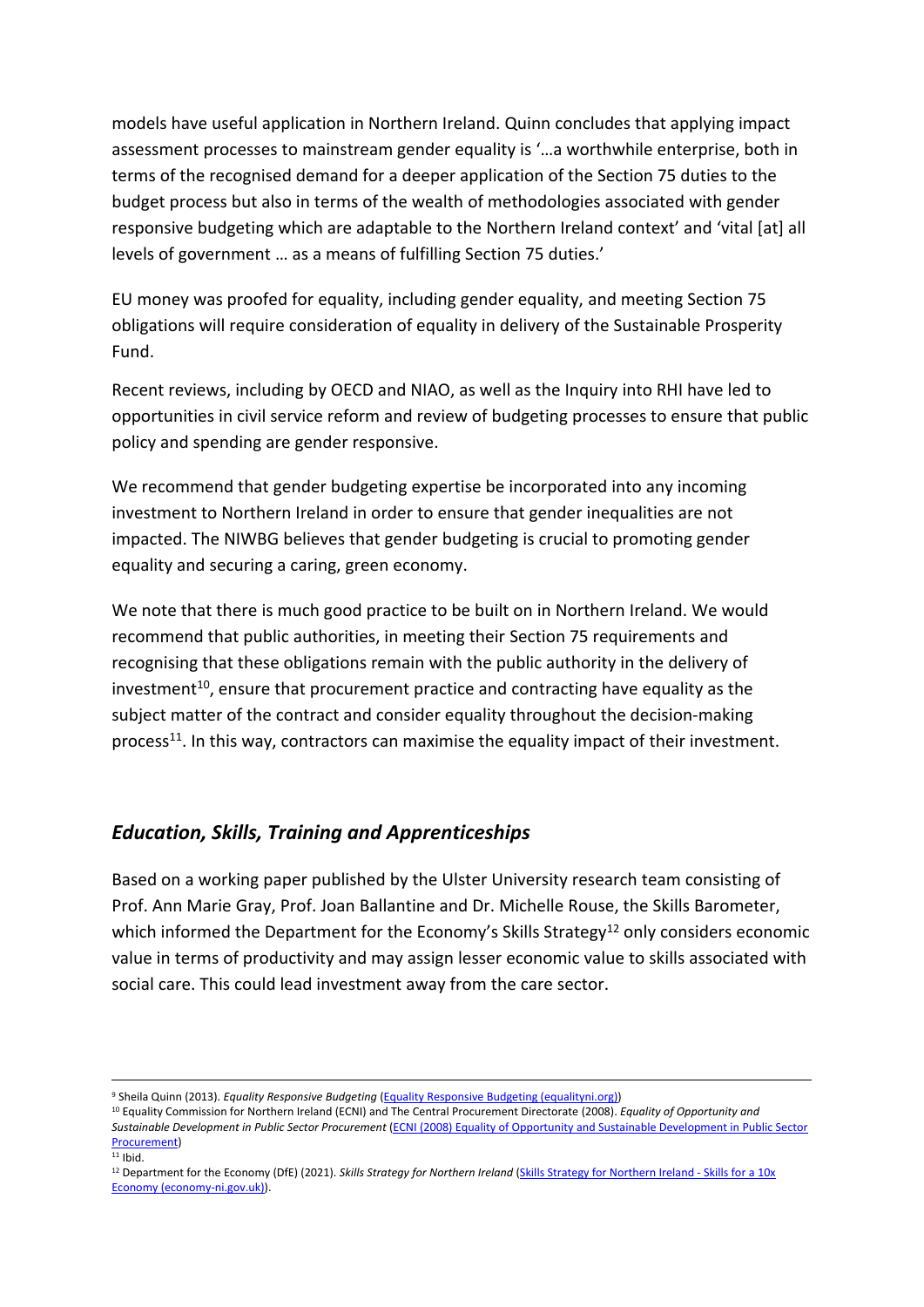The Barometer's inability to view economic value outside of productivity means that it "remains under responsive to an impending skills crisis in the social care sector". Even though a 2019 Skills Barometer report<sup>13</sup> indicated that 'Caring Personal Services' was going to be one of the largest contributors to job growth in the next decade, it is incapable of predicting the skills required to meet that demand.

An additional and significant blindspot in the Barometer's analysis is that upskilling is netted out of the forecast of future skills requirements. In a 2015 report on the Barometer<sup>14</sup>, it was mentioned that upskilling was not considered when predicting future skills requirements based on the belief that, "these individuals are already in the labour market, will remain with their current employers after training and do not represent additional supply to the labour market." Because upskilling is netted out of the forecast, the Barometer does not look at the benefits of increasing the skill set of those already in the workforce. Social care apprenticeships, though highly-skilled, need low levels of qualifications. The exclusion of upskilling from the Barometer's predictions means that women with low-level qualifications that need to upskill to perform their duties, like many in social care, are going to be disproportionately impacted.

### **STEM and Apprenticeships**

In STEM sectors, there is a great gender imbalance – the low representation of women in these positions can be traced back to a gender imbalance in attainment of STEM-based skills. For this reason, the NIWBG welcomes efforts to target gender inequality in STEM. STEM sectors are an important part of our current economy and will continue to be important in the future – for this reason, addressing gender imbalance is essential.

Gender segregation in the ApprenticeshipsNI and HLAs is a stark example of why it is important that concerted efforts are made to equalise STEM sectors. This is evident when looking at the estimated GVA for participants – for men, it is £78,400 per participant; for women, it is less than half of that amount at £35,900 per participant<sup>15</sup>. Additionally, the 'Engineering' ApprenticeshipsNI programme had a breakdown of 98% male participants versus 2% female participants, and the 'Engineering & manufacturing technologies' and 'Science & mathematics' HLAs have a breakdown of 90% male versus 10% female participants and 57% male versus 43% female participants, respectively<sup>16</sup>.

<sup>13</sup> Ulster University Economic Policy Centre (2019). *NI Skills Barometer 2019* [\(https://bit.ly/3joO7nv](https://bit.ly/3joO7nv))

<sup>14</sup> Ulster University Economic Policy Centre. (2015). *NI Skills Barometer Findings Report: "Skills in demand."* [\(https://www.economy](https://www.economy-ni.gov.uk/sites/default/files/publications/del/Skills%20Barometer%20-%20Findings%20Report%20-%20241115.pdf)[ni.gov.uk/sites/default/files/publications/del/Skills%20Barometer%20-%20Findings%20Report%20-%20241115.pdf\)](https://www.economy-ni.gov.uk/sites/default/files/publications/del/Skills%20Barometer%20-%20Findings%20Report%20-%20241115.pdf)

<sup>15</sup> Ballantine, J., Rouse, M. and Gray, A.M. (2021). *Gender Budgeting: Working Paper 2: Case Study: Apprenticeships in Northern Ireland.* [\(Gender\\_Budgeting-2.pdf](https://www.ark.ac.uk/ARK/sites/default/files/2021-02/Gender_Budgeting-2.pdf) [\(ark.ac.uk\)\)](https://www.ark.ac.uk/ARK/sites/default/files/2021-02/Gender_Budgeting-2.pdf)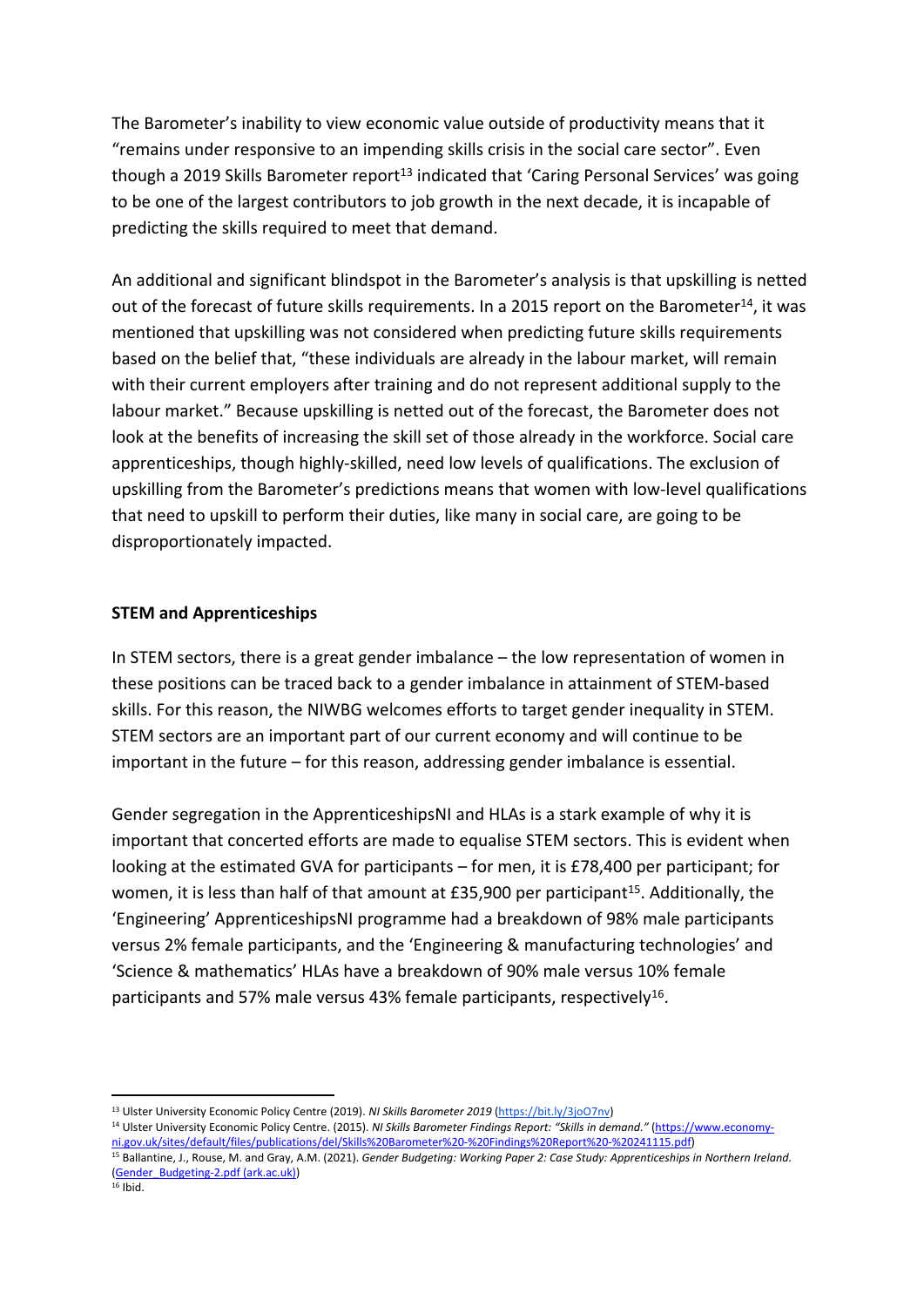In addition to gender imbalances, there is a serious issue of low pay. The minimum wage for apprentices 19 and under and for apprentices over 19 in their first year of apprenticeship is £4.15. This is incredibly low and may prevent single parents, the majority of whom are women, and others that require a liveable wage from engaging with the scheme.

The NIWBG supports efforts to rectify gender imbalances in STEM, and we recommend that solving gender inequality and low pay in ApprenticeshipsNI and HLAs are the foundations of this work.

# *The Context of Post-conflict Reconstruction and Leaving the European Union*

Evidence given to the Committee by representatives of the women's sector in Northern Ireland on 7 July 2021<sup>17</sup> shows the poor impact of any peace dividend for many people in Northern Ireland. While women's involvement is recognised as key to securing sustainable peace<sup>18</sup>, much is still to be done to build the mechanisms and develop the social and physical infrastructure for transformative impact. On the tenth anniversary of UNSCR 1325, the Secretary General committed the UN to allocating 15% of peacebuilding and recovery funds to gender equality and women's empowerment and to ensuring the remaining 85% had gender targets and applied gender mainstreaming.

*January 2022*

#### **ANNEX 1**

<sup>17</sup> Northern Ireland Affairs Committee (7 July 2021). *Formal meeting (oral evidence session): Brexit and the Northern Ireland Protocol* [\(https://committees.parliament.uk/event/5027/formal-meeting-oral-evidence-session/](https://committees.parliament.uk/event/5027/formal-meeting-oral-evidence-session/))

<sup>18</sup> United Nations (UN). *Report of the Secretary-General on Women's Participation in Peacebuilding (A/65/354-S/2010/466)* ([Report](https://www.un.org/peacebuilding/sites/www.un.org.peacebuilding/files/documents/seven_point_action_plan.pdf) [of](https://www.un.org/peacebuilding/sites/www.un.org.peacebuilding/files/documents/seven_point_action_plan.pdf) [the](https://www.un.org/peacebuilding/sites/www.un.org.peacebuilding/files/documents/seven_point_action_plan.pdf) [Secretary-General](https://www.un.org/peacebuilding/sites/www.un.org.peacebuilding/files/documents/seven_point_action_plan.pdf) [on](https://www.un.org/peacebuilding/sites/www.un.org.peacebuilding/files/documents/seven_point_action_plan.pdf) [Women's](https://www.un.org/peacebuilding/sites/www.un.org.peacebuilding/files/documents/seven_point_action_plan.pdf) [Participation](https://www.un.org/peacebuilding/sites/www.un.org.peacebuilding/files/documents/seven_point_action_plan.pdf) [in](https://www.un.org/peacebuilding/sites/www.un.org.peacebuilding/files/documents/seven_point_action_plan.pdf) [Peacebuilding](https://www.un.org/peacebuilding/sites/www.un.org.peacebuilding/files/documents/seven_point_action_plan.pdf) [\(UNSCR](https://www.un.org/peacebuilding/sites/www.un.org.peacebuilding/files/documents/seven_point_action_plan.pdf) [1889,](https://www.un.org/peacebuilding/sites/www.un.org.peacebuilding/files/documents/seven_point_action_plan.pdf) [OP](https://www.un.org/peacebuilding/sites/www.un.org.peacebuilding/files/documents/seven_point_action_plan.pdf) [19\)\)](https://www.un.org/peacebuilding/sites/www.un.org.peacebuilding/files/documents/seven_point_action_plan.pdf).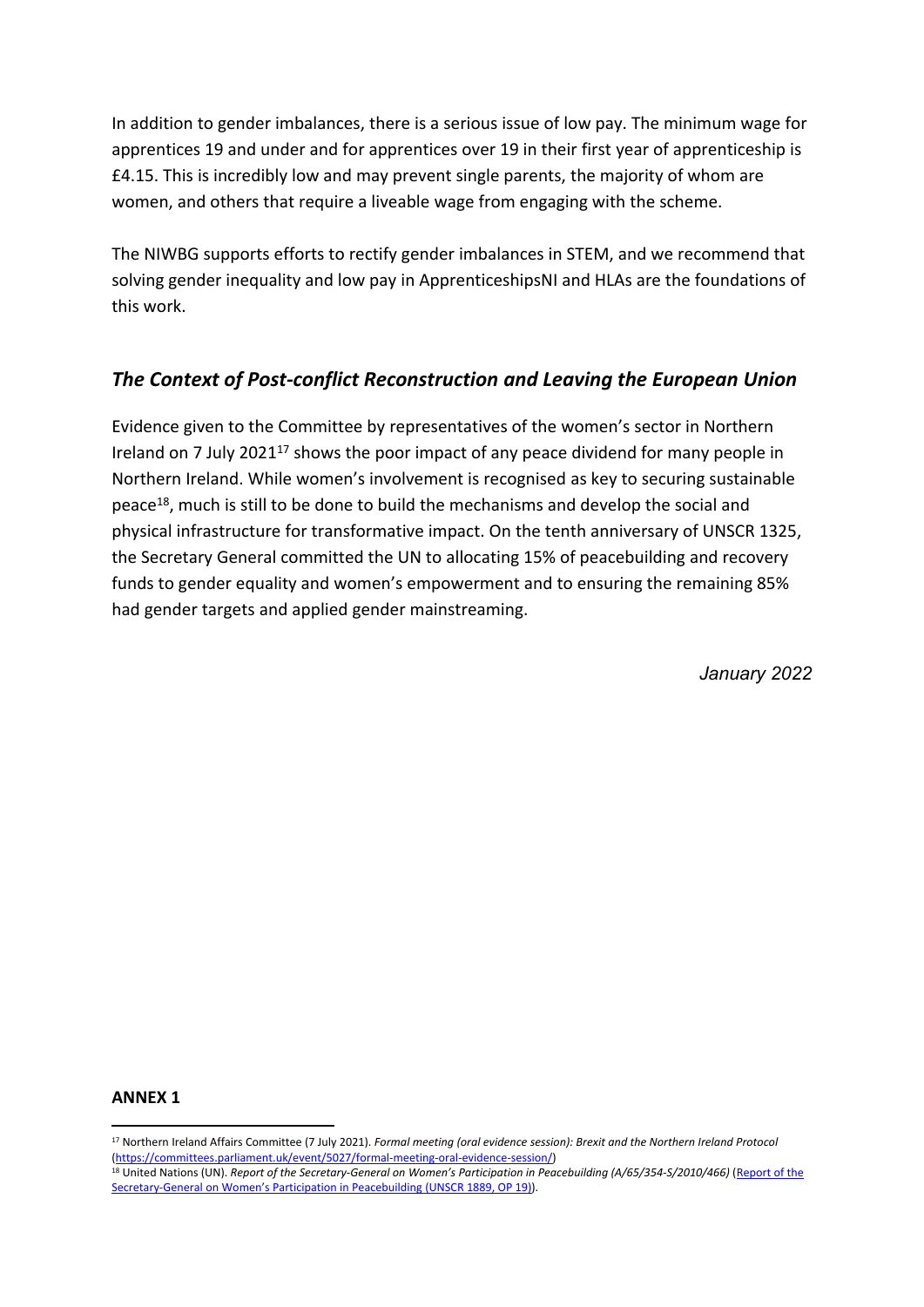### **BRIEF ON GENDER BUDGETING**

Budgetary processes and spend are far from 'neutral' – policies emanating from the Programme for Government and budgetary decisions have gendered consequences, whether they be intended or not. By taking a 'gender neutral' stance, decision-makers are oblivious to the complexities between the experiences of women and men and reinforce systemic disadvantages faced by women and other groups.

#### **What is Gender Budgeting?**

Gender budgeting is the tool that can help recognise systemic disadvantages and lead to budgets and policies that promote greater gender equality. If implemented, policy makers would consider the gendered impacts of spending and revenue raising decisions and how to use these mechanisms to bring about gender equality. Women's intersecting identities are also included in this analysis and policy makers are expected to promote these areas of equality as well.

In *[Gender](https://www.ark.ac.uk/ARK/sites/default/files/2021-02/Gender_Budgeting-1.pdf) [budgeting:](https://www.ark.ac.uk/ARK/sites/default/files/2021-02/Gender_Budgeting-1.pdf) [Working](https://www.ark.ac.uk/ARK/sites/default/files/2021-02/Gender_Budgeting-1.pdf) [paper](https://www.ark.ac.uk/ARK/sites/default/files/2021-02/Gender_Budgeting-1.pdf) [1](https://www.ark.ac.uk/ARK/sites/default/files/2021-02/Gender_Budgeting-1.pdf)*, our partners Dr. Joan Ballantine, Dr. Michelle Rouse and Professor Ann Marie Gray highlight that, "*Northern Ireland lags significantly behind other devolved UK administrations and other OECD countries,*" where gender budgeting has "*made a significant contribution to addressing gender inequalities, the elimination of unequal outcomes and to increasing women's participation in civic and political life*."<sup>19</sup>

It is important to note that gender budgeting is not about allocating more funds to women but about making sure the available resources have maximum impact. The **[European](file:///C://Users/hkerr/Downloads/EWL%20-%20Gender%20budgeting%20two-pager.pdf) [Women's](file:///C://Users/hkerr/Downloads/EWL%20-%20Gender%20budgeting%20two-pager.pdf) [Lobby](file:///C://Users/hkerr/Downloads/EWL%20-%20Gender%20budgeting%20two-pager.pdf)** breaks down the realities and misconceptions about gender budgeting as follows<sup>20</sup>:

#### **Gender budgeting is about:**

- · Including a gender perspective into budget planning and analysing budgets taking into account their impact on women and men, girls and boys.
- Introducing a gender perspective into the entire budget, including seemingly "gender-neutral" budget lines.
- Reprioritising and refocusing of spending and restructuring of taxation with a view to promote equality.

#### **Gender budgeting is not about:**

- Creating separate budgets for women.
- Only looking at the parts of the budget which have a social content or that are explicitly gender-related.
- Demanding more spending.

<sup>19</sup> Ballantine, J., Rouse, M. and Gray, A.M. (2021). *Gender Budgeting: Working Paper 1: What does the literature tell us? Lessons for Northern Ireland (NI)*. [\(Gender\\_Budgeting-1.pdf\)](file:///C:/Users/hkerr/OneDrive%20-%20niwbg.org/Desktop/Gender_Budgeting-1.pdf)

<sup>&</sup>lt;sup>20</sup> European Women's Lobby. What is Gender Budgeting? (What Is Gender Budgeting.pdf)